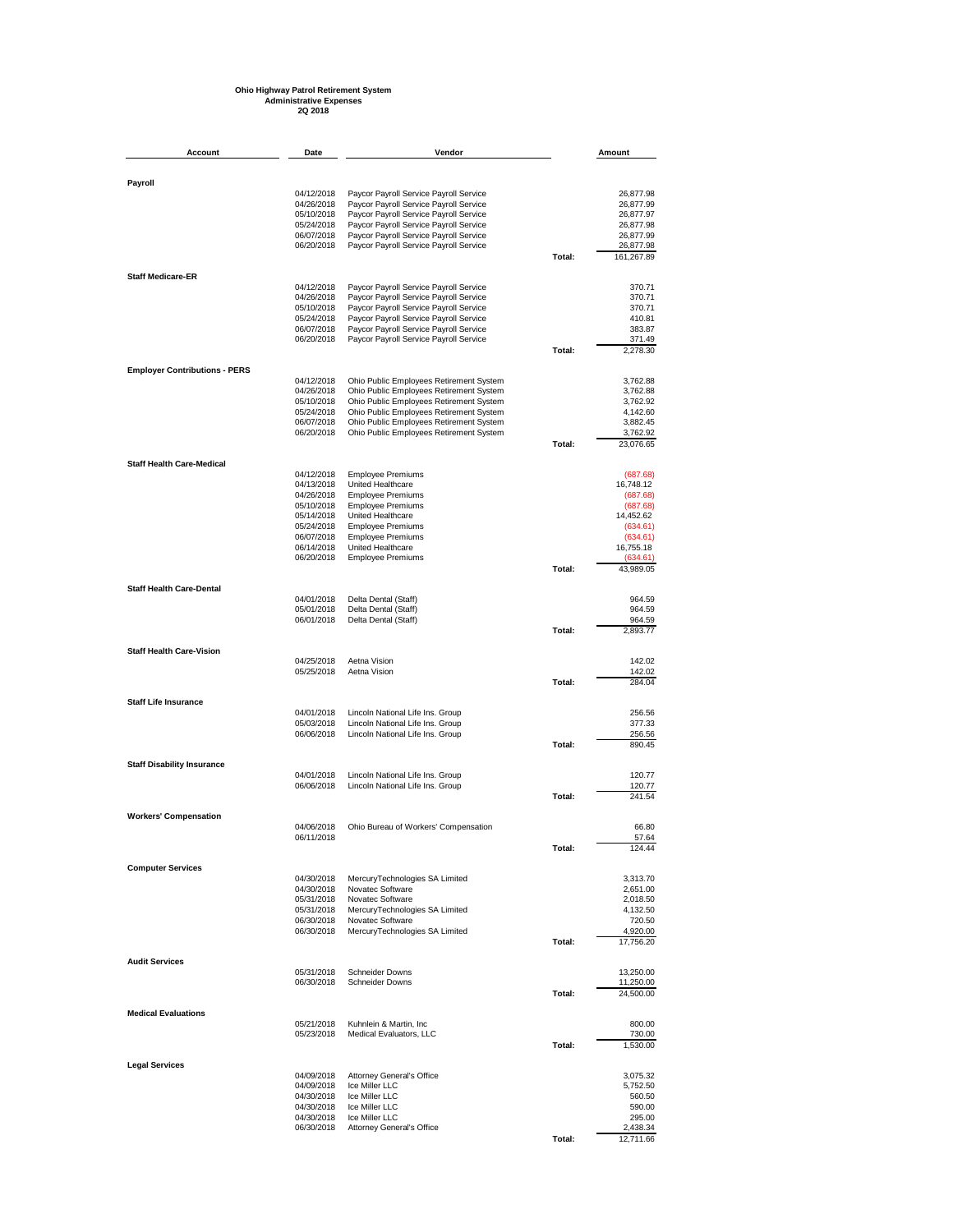| Account                                 | Date                     | Vendor                                                                         |        | <b>Amount</b>        |
|-----------------------------------------|--------------------------|--------------------------------------------------------------------------------|--------|----------------------|
| <b>Service By Others</b>                |                          |                                                                                |        |                      |
|                                         | 04/01/2018               | <b>Avalon Benefit Services</b>                                                 |        | 43.25                |
|                                         | 04/12/2018               | Paycor Payroll Service                                                         |        | 73.04                |
|                                         | 04/17/2018<br>04/27/2018 | City Treasurer/ License Section                                                |        | 35.00<br>73.04       |
|                                         | 04/30/2018               | Paycor Payroll Service<br>Culligan                                             |        | 30.50                |
|                                         | 04/30/2018               | <b>Buck Global LLC</b>                                                         |        | 500.00               |
|                                         | 04/30/2018               | <b>Treasurer Of State</b>                                                      |        | 3.22                 |
|                                         | 05/01/2018<br>05/11/2018 | Avalon Benefit Services<br>Paycor Payroll Service                              |        | 43.25<br>83.04       |
|                                         | 05/15/2018               | Pension Benefit Information (PBI)                                              |        | 1,600.00             |
|                                         | 05/18/2018               | Paycor Payroll Service                                                         |        | 75.99                |
|                                         | 05/30/2018               | <b>Buck Global LLC</b><br>Culligan                                             |        | 500.00<br>30.50      |
|                                         | 05/31/2018<br>05/31/2018 | <b>Treasurer Of State</b>                                                      |        | 2.24                 |
|                                         | 06/01/2018               | Avalon Benefit Services                                                        |        | 43.25                |
|                                         | 06/08/2018               | Paycor Payroll Service                                                         |        | 75.99                |
|                                         | 06/21/2018<br>06/30/2018 | Paycor Payroll Service<br>Culligan                                             |        | 73.04<br>30.50       |
|                                         | 06/30/2018               | <b>Buck Global LLC</b>                                                         |        | 500.00               |
|                                         | 06/30/2018               | <b>Treasurer Of State</b>                                                      |        | 3.22                 |
|                                         |                          |                                                                                | Total: | 3,819.07             |
| <b>Education-Staff</b>                  |                          |                                                                                |        |                      |
|                                         | 04/10/2018<br>05/11/2018 | PNC Bank (VISA)                                                                |        | 350.00<br>895.00     |
|                                         |                          | PNC Bank (VISA)                                                                | Total: | 1,245.00             |
|                                         |                          |                                                                                |        |                      |
| <b>Membership Outreach</b>              | 04/10/2018               | Flash Foods                                                                    |        | 29.25                |
|                                         | 04/10/2018               | Love's Travel and Country                                                      |        | 28.65                |
|                                         | 04/10/2018               | Oakwood Smokehouse and Grill                                                   |        | 20.53                |
|                                         | 04/10/2018               | Exxon Mobil<br>Oakwood Smokehouse and Grill                                    |        | 28.00<br>18.00       |
|                                         | 04/10/2018<br>04/10/2018 | Flash Foods                                                                    |        | 21.00                |
|                                         | 04/10/2018               | Love's Travel and Country                                                      |        | 15.00                |
|                                         | 04/10/2018               | Circle K                                                                       |        | 30.00                |
|                                         | 04/10/2018<br>04/10/2018 | Enterprise Rent-A-Car<br>Mission Inn Resort                                    |        | 241.90<br>548.15     |
|                                         | 04/10/2018               | Shell Oil                                                                      |        | 40.45                |
|                                         | 04/10/2018               | Kroger Fuel                                                                    |        | 49.55                |
|                                         | 05/11/2018<br>05/11/2018 | Love's Travel and Country<br>Shell Oil                                         |        | 45.05<br>52.95       |
|                                         | 05/11/2018               | Speedway                                                                       |        | 59.15                |
|                                         | 05/11/2018               | Pilot                                                                          |        | 51.05                |
|                                         | 05/11/2018<br>05/31/2018 | Enterprise Rent-A-Car<br>Mark Atkeson                                          |        | 847.17<br>90.47      |
|                                         | 06/30/2018               | Mark Atkeson                                                                   |        | 61.04                |
|                                         |                          |                                                                                | Total: | 2,277.36             |
| Printing                                |                          |                                                                                |        |                      |
|                                         | 06/22/2018               | Ricoh                                                                          | Total: | 330.37<br>330.37     |
|                                         |                          |                                                                                |        |                      |
| <b>Postage and Supplies</b>             |                          |                                                                                |        |                      |
|                                         | 04/07/2018<br>04/11/2018 | <b>United Parcel Service</b><br>Pitney Bowes Inc                               |        | 5.25<br>147.72       |
|                                         | 04/12/2018               | Pitney Bowes Inc                                                               |        | 500.00               |
|                                         | 05/11/2018               | <b>USPS</b>                                                                    |        | 2.13                 |
|                                         | 05/29/2018<br>06/11/2018 | Pitney Bowes Inc<br>Pitney Bowes Inc                                           |        | 1,000.00<br>105.00   |
|                                         | 06/12/2018               | Pitney Bowes Inc                                                               |        | 1,000.00             |
|                                         |                          |                                                                                | Total: | 2,760.10             |
| <b>Telecommunications Services</b>      |                          |                                                                                |        |                      |
|                                         | 04/01/2018               | Time Warner Cable                                                              |        | 1,080.97             |
|                                         | 05/01/2018               | Time Warner Cable                                                              |        | 1,147.36             |
|                                         | 06/01/2018               | Time Warner Cable                                                              | Total: | 1,140.84<br>3,369.17 |
|                                         |                          |                                                                                |        |                      |
| <b>Computer Services-Offsite Server</b> | 04/01/2018               |                                                                                |        | 300.00               |
|                                         | 05/01/2018               |                                                                                |        | 300.00               |
|                                         | 06/01/2018               |                                                                                |        | 300.00               |
|                                         |                          |                                                                                | Total: | 900.00               |
| <b>Rent Expense</b>                     |                          |                                                                                |        |                      |
|                                         | 04/01/2018<br>05/01/2018 | <b>Triangle Commercial Properties</b><br><b>Triangle Commercial Properties</b> |        | 6,833.06<br>9,833.64 |
|                                         | 06/01/2018               | <b>Triangle Commercial Properties</b>                                          |        | 9,833.64             |
|                                         |                          |                                                                                | Total: | 26,500.34            |
| <b>Office Supplies</b>                  |                          |                                                                                |        |                      |
|                                         | 04/05/2018               | Proforma Graphic Service                                                       |        | 735.38               |
|                                         | 04/09/2018               | Office City                                                                    |        | 143.25               |
|                                         | 04/10/2018<br>05/10/2018 | <b>Pitney Bowes</b><br>Office City                                             |        | 212.78<br>233.94     |
|                                         | 05/22/2018               | Office City                                                                    |        | 59.14                |
|                                         | 06/10/2018               | Amazon                                                                         |        | 5.99                 |
|                                         | 06/13/2018               | Proforma Graphic Service                                                       | Total: | 163.00<br>1,553.48   |
|                                         |                          |                                                                                |        |                      |
| <b>Ohio Retirement Study Council</b>    | 04/05/2018               | ORSC                                                                           |        | 706.75               |
|                                         |                          |                                                                                |        | 706.75               |
| <b>Office Equipment Expense</b>         |                          |                                                                                |        |                      |
|                                         | 04/03/2018<br>04/07/2018 | Micro Center<br>Micro Center                                                   |        | 51.99<br>55.98       |
|                                         | 04/07/2018               | Micro Center                                                                   |        | 39.99                |